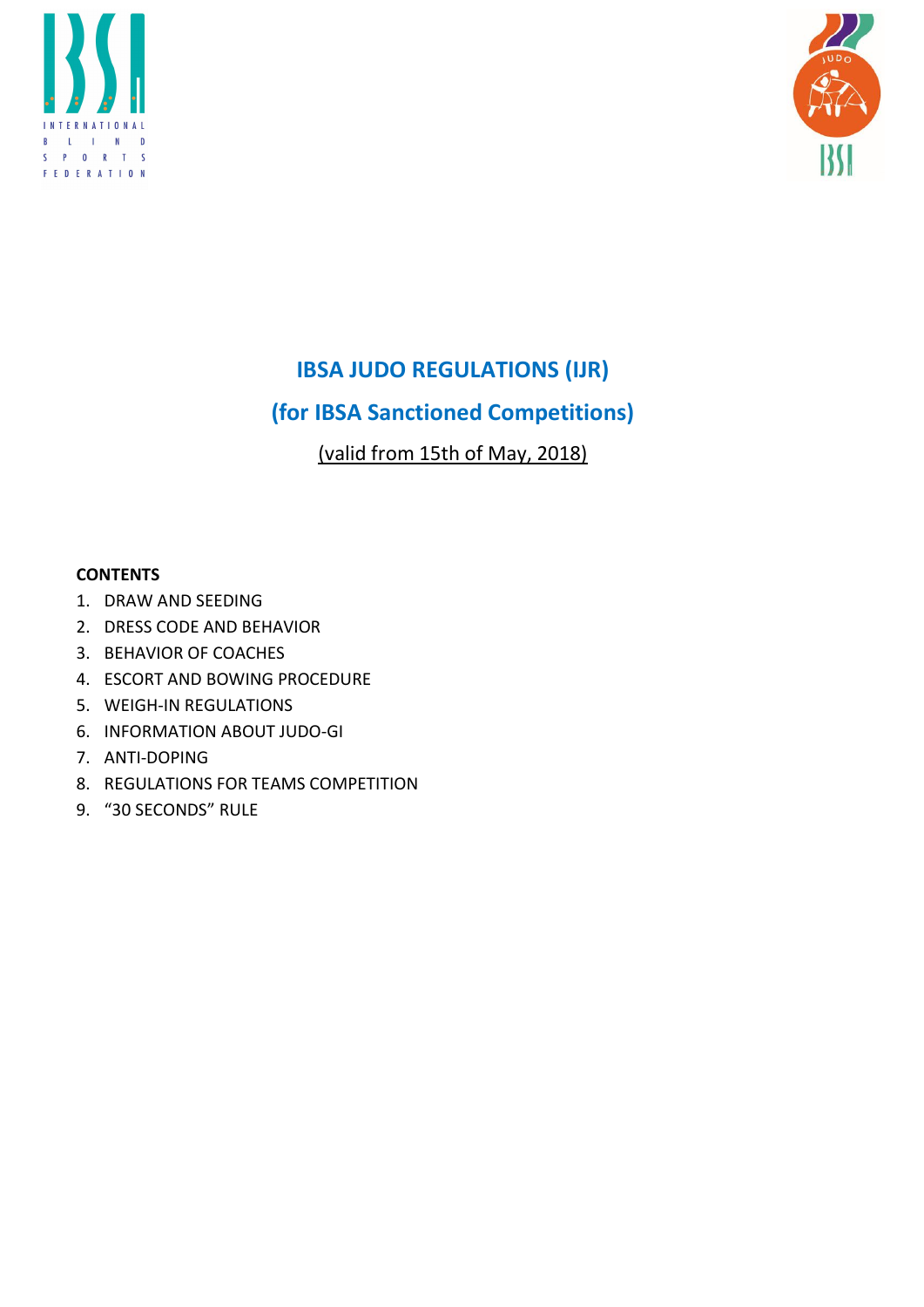Para Judo is governed by the International Blind Sports Organisation (IBSA). The IBSA constitution, bylaws and policies apply to all participants, staff and all officials in IBSA sports.

# 1. DRAW AND SEEDING

## DRAW

The draw is the responsibility of the IBSA Judo leadership.

## DRAW REGULATIONS

For all IBSA Judo championships, and other tournaments for qualifications to the Paralympic Games, the draw will take place at 14:00 the day before the competition. For other events such as the Paralympic Games and other Multi Sport events the date and time of the draw will be agreed by the IBSA Judo leadership.

Eye classification for each judoka is indicated on the participation list, the draw list and on the competition sheets as well.

The competition format is dependant of the number of entered athletes. In the case of up to 5 athletes there will be a round robin system, in case of 6 and 6 + athletes there will be a full double repechage.

After the closing of accreditation and before the start of the draw, the lists of athletes by category will be posted outside the draw room and will be read out during the draw. Any errors or omissions should be reported to the IBSA Judo IT teams before the start of the draw.

A maximum of two team officials from each delegation can attend the draw along with an interpreter, if required. All attendees must respect the formal dress code, which is a suit and tie.

The draw will be carried out by computer with the use of the IJF software (or other software if IJF authorized) under the direction of the IBSA Judo Sport Director assisted by the IBSA Judo IT Team. After finishing the proper weight category, there can be no complaints only cancellation in the case of a weigh-in problem (e.g. overweight) or nonappearance.

The Organizing Committee shall distribute copies of the draw to each participating delegation no later than 30 minutes after the draw is finished.

## SEEDING

For the sanctioned events the top four athletes among the entered athletes in each weight category will be placed according to the IBSA Judo WRL. For the rest of the draw, separation by nations will be respected.

The seeding for the World or Continental Championship Teams will take into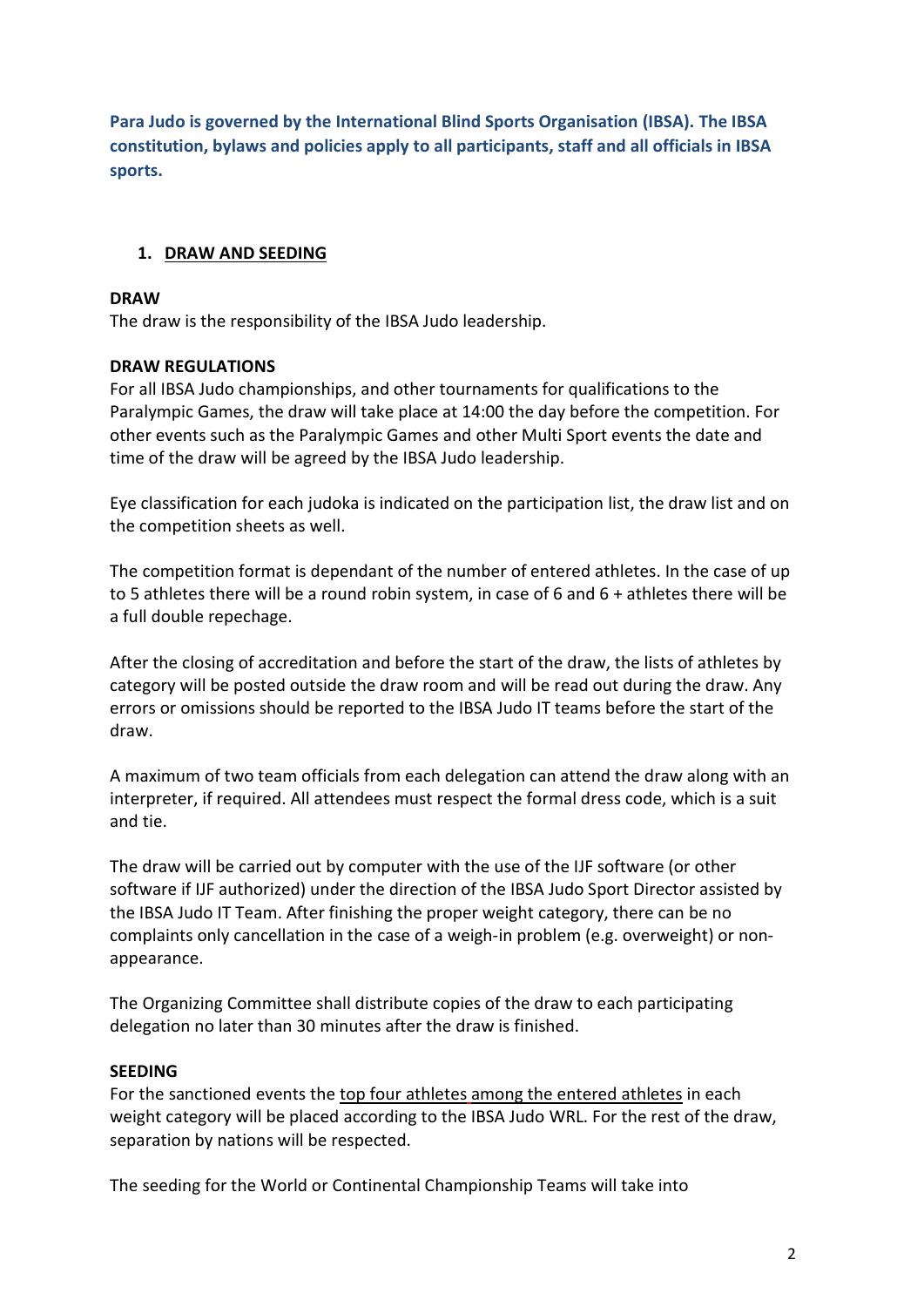consideration the medallists (and if necessary the results) from the last Team World or Continental Championships. Up to four teams will be seeded.

# 2. DRESS CODE AND BEHAVIOR

## Dress Code

Draw: jacket suit with tie.

Coaches:

Elimination rounds: national track suit with full length trousers.

# For the final block program: (TV time): jacket suit with tie.

The following are forbidden at any time: short trousers, undressed upper body, any kind of head caps and covers, jeans, sweaters or similar sports unrelated dress, flip-flops.

## Medical personnel: national track suit with full length trousers.

The following are forbidden at any time: short trousers, undressed upper body, any kind of head caps and cover, jeans, sweaters or similar sports unrelated dress, flip-flops.

## Code of Conduct for Coaches and behavior

The coach is responsible for his athlete's conduct from entering the competition venue until leaving it, before and after each contest. The coach can communicate with the athlete giving tactical advice, encouragement, instructions in unexpected situations such as injury, etc. The coach will remain seated on his chair throughout the contest.

## Forbidden behavior of a coach

Any comments on or criticism of the referees' verdicts; demanding correction of the referees' decisions; any abusive gesture toward referees, officials or the public is not allowed. Touching, hitting, and kicking, the advertising panels or any equipment and any kind of behavior showing disrespect to the opponent, referees, opponent coach, his own athlete, the public, etc is also forbidden

## Penalizing

Any coach who infringes upon these rules will be disqualified from accompanying his athletes into the competition zone and occupying the coach's chair until the end of the event (not only for the particular day).

Officials authorized to penalize coaches:

• Sports director / Refereeing Jury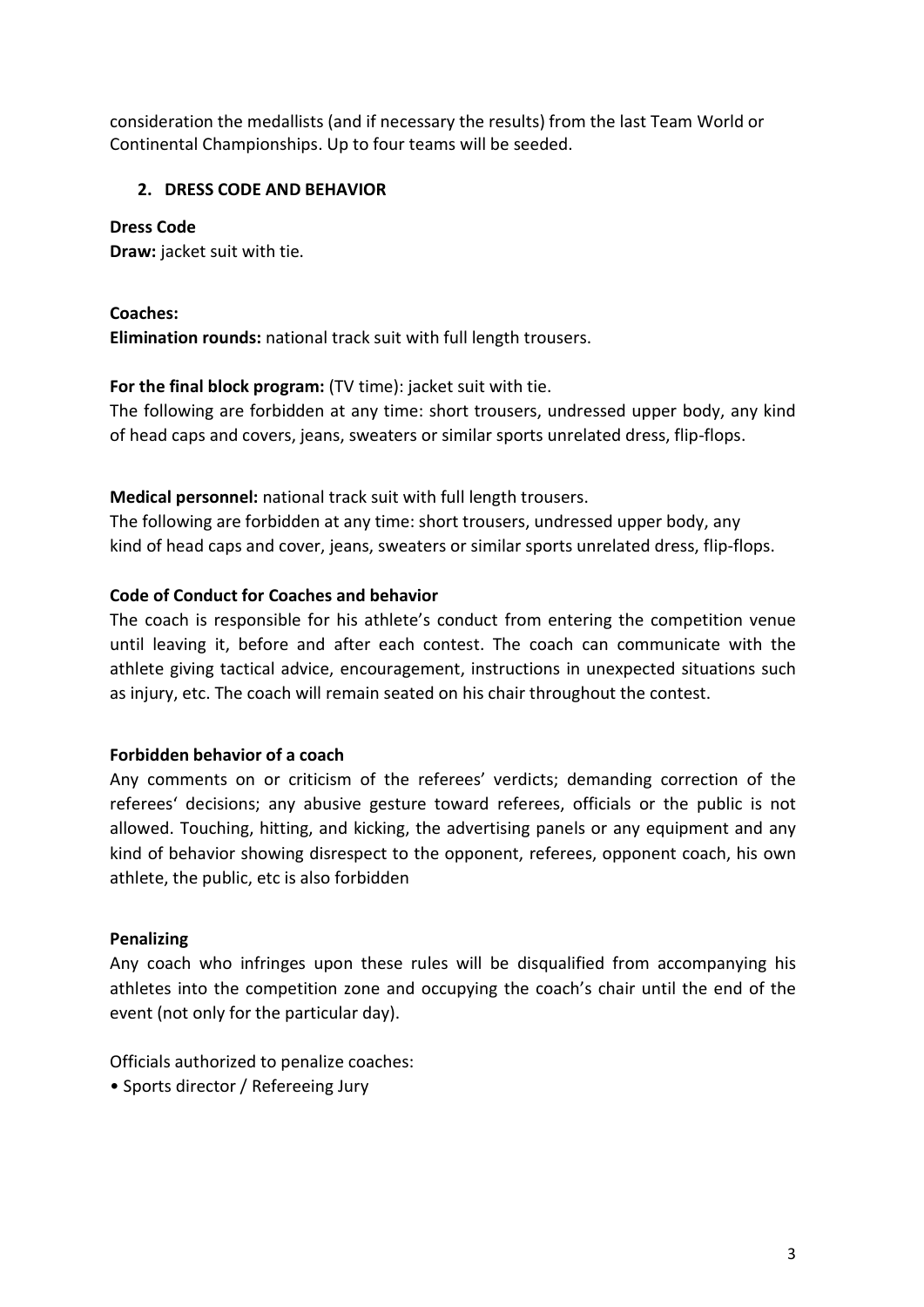#### Judokas

#### Dress code:

Medal ceremony: The judoka must wear a white judo-gi.

## Behavior of judoka for ceremony:

It is strictly prohibited for athletes while on the podium to have national flags or other flags than the ones printed on their judogi. Any demonstration of religious, political, personal or commercial connotation is prohibited as well as wearing a cap or any similar cover on the head.

#### **COMPETITORS**

The competitors, and especially the medal winners, are the face of judo; they must convey, through their behavior and their educational values, the ethics of our discipline. The champions on and off the mat represent the image of judo.

#### RESPECT FOR THE CONTEST CEREMONY

The ceremony of the bow was formalized by the IBSA JUDO Referee Commission. It must be scrupulously observed. The bow and particularly the bow to the opponent at the beginning of the contest must be respected rigorously and it is prohibited to use bows or ceremonies from other combat sports or disciplines. It is, of course permissible to congratulate the opponent at the end of the contest or apologize for an awkward gesture.

#### RESPECT FOR THE RULES

The rules of the sport, and its anti-doping and betting regulations must be scrupulously respected.

## RESPECT FOR PEOPLE AND THE FACILITIES

- At all times opponents, coaches, referees, organizers, guests, the media, and the public must be spoken to calmly and with respect, without making aggressive or obscene gestures.
- The anti-doping code and sport betting regulations must be adhered to.
- Both victory and defeat must be accepted by exercising self-control and without showing any ostentatious behaviour.
- Exercise self-control and remain disciplined in all circumstances.
- Do not abuse any equipment and ensure all facilities, hotels and other places put at your disposition are respected.
- Judokas represent the sport of Judo and the national teams of their countries.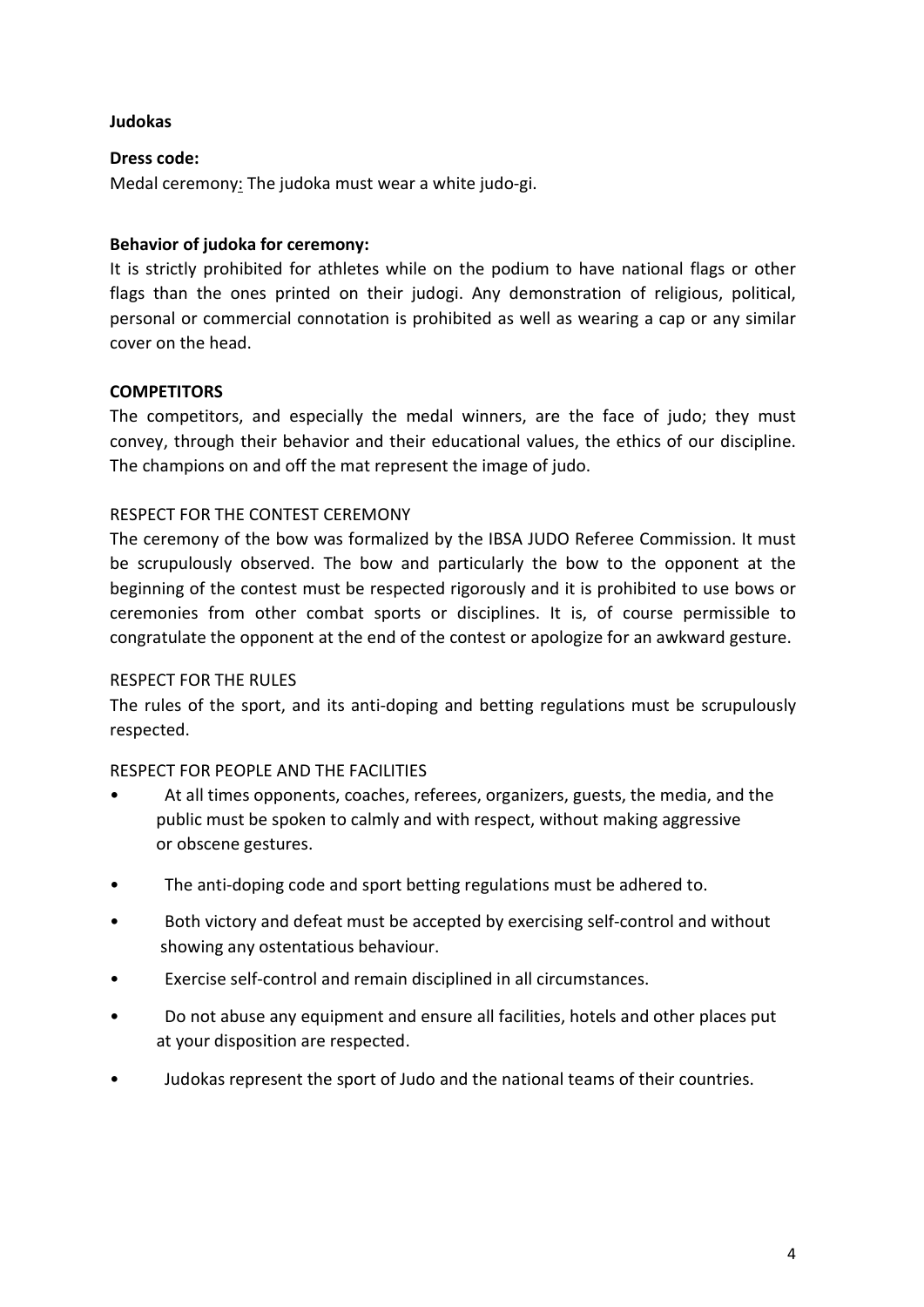#### RESPECT FOR INSTRUCTIONS AND PROTOCOL

• Respect the competition regulations and the instructions of the organizers and, in particular, the schedules and different protocols.

• Be respectful and always control one's attitudes and feelings during awards ceremonies and any other functions.

## RESPECT FOR HYGIENE

• Physical appearance and cleanliness are important. Guard against any contagious diseases. Appear with a clean judogi in accordance with the IBSA JUDO regulations. Shoes at all times must be worn off the mat and never on either the competition mat or the warm-up mat.

# RESPECT FOR OTHERS

Do not show any object, sign or religious gesture or movement of any ostentatious form before, during or after the contest or during the formal ceremonies.

# RESPECT FOR DECISIONS

• Respect the referees' decision, without complaint, both during and after the competition.

• Never voluntarily lose a contest and always inform the IBSA JUDO of any gift offered to fix a contest.

# 3. BEHAVIOUR OF COACHES AND THEIR TEAMS

## EXERCISE FAIR PLAY

Respect the opponent, his/her coach, the members of his/her team, the referees, any persons involved in the organization, the guests, the media, and the public.

• Comply with the rules of fair play and always exercise exemplary manners.

# RESPECT FOR THE RULES

• Respect the IBSA Code of Ethics http://www.ibsasport.org/documents/files/147-1-IBSAcode-of-ethics.pdf, the IBSA JUDO regulations, and the sport organization regulations, antidoping and betting rules, follow the instructions of the organizers and in particular the schedules and protocols.

• Observe the role of the coaches without exceeding it.

• Only gifts of very small value may be offered or accepted, as a token of appreciation or friendship by member countries or by IBSA JUDO, in compliance with local custom. Any other gift must be handed by the beneficiary to the organization to which he/she belongs.

• Hospitality towards the members and staff of the member countries and anyone accompanying them must not exceed the norms of the host country.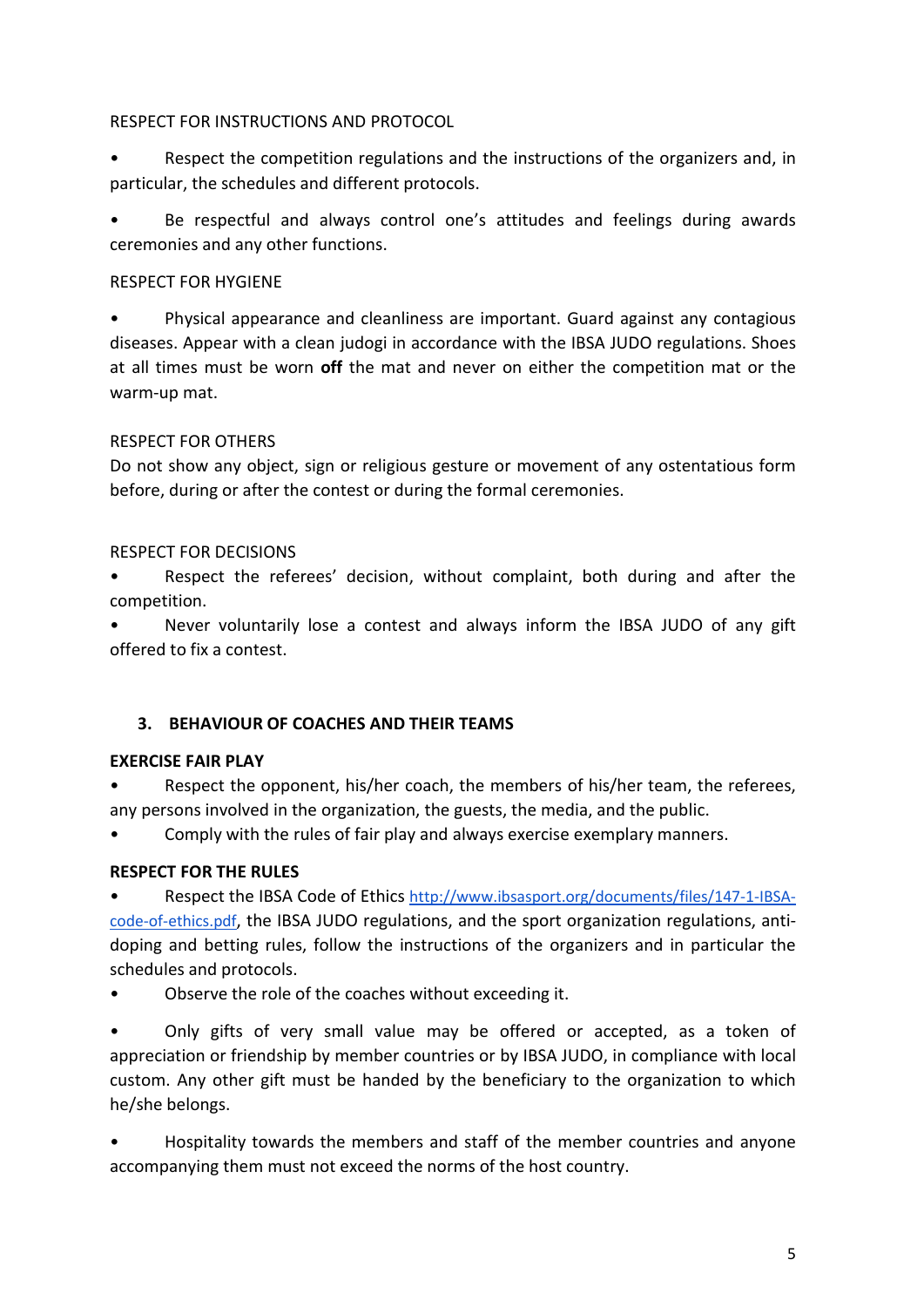- Respect the regulations regarding any conflicts of interest.
- Follow scrupulously the rules and instructions of the IOC on sports betting.
- Respect the impartiality and defend the integrity of the refereeing body

#### RESPECT FOR ETIQUETTE

• Follow and respect the dress code required for each of the different phases of the competition and the events relating to it.

• Remain modest in victory and accept defeat with dignity. Exercise self-control and discipline: do not show anger or frustration – control one's feelings.

• Respect the decision of the referees, without complaint both during and after the contest.

• Always behave in a dignified and respectful manner.

#### RESPECT FOR OTHERS

• Do not show any object, sign, religious gesture or movement of any ostentatious nature before, during or after the contest or during any official ceremonies.

• Do not show disrespect to others by making any uncontrolled gestures or through any other actions not in compliance with the current rules in the spirit of Judo before, during or after a contest.

• Do not be physically or verbally abusive either in competition and/or in training, towards any judoka or any other person.

## RESPECT FOR THE FACILITIES

• Look after all equipment and respect the facilities in all allocated areas and spaces, including hotels and other accommodations.

• • Judokas are expected wherever they are to represent their sport and discipline and the national teams of their countries

## REFEREES

## RESPECT FOR THE RULES AND REGULATIONS

• Respect the IBSA Code of Ethics http://www.ibsasport.org/documents/files/147-1-IBSAcode-of-ethics.pdf and IBSA Judo Regulations, as well as the competition organizers'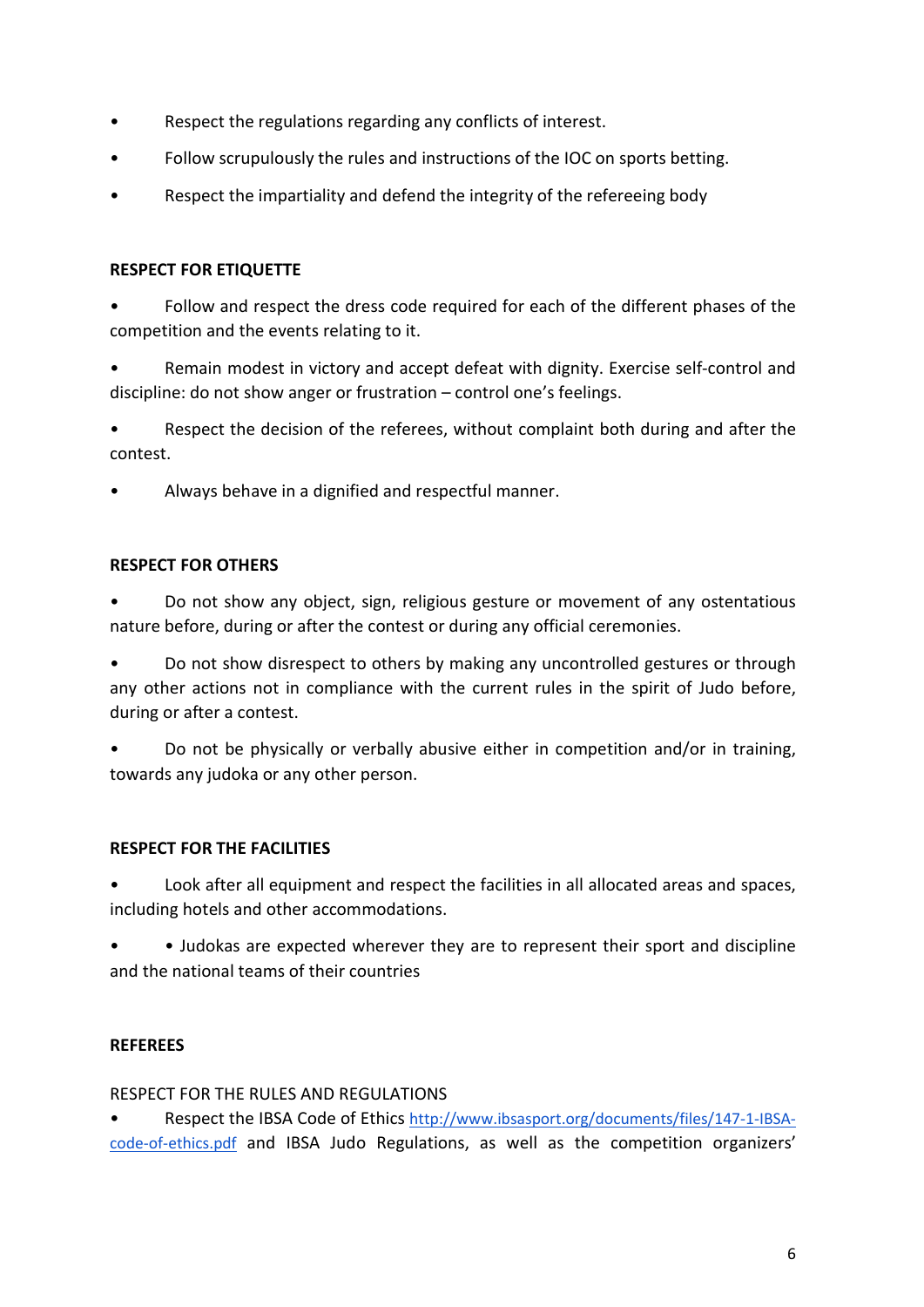regulations. Always respect the instructions of the organizers and in particular the schedules.

• Follow the duties and tasks within the referees' areas of responsibilities without exceeding them. Respect the referees' code of ethics.

• Only gifts of very small value may be offered or accepted, as a token of appreciation or friendship by the Paralympic parties or the IBSA JUDO, in compliance with local custom. Any other gift must be handed in by the beneficiary to the organization to which he/she belongs.

• Hospitality towards members and staff of the Paralympic parties and anyone accompanying them must not exceed the norms of the host country.

Respect the regulations regarding conflicts of interest.

Respect scrupulously the rules and instructions of the IOC on sports betting. Respect the impartiality and defend the integrity of the refereeing body.

## RESPECT FOR ETIQUETTE

Wear the correct uniform and follow the dress code.

• Exercise self-control, courtesy and good manners both on and off the mat, in all circumstances, whatever the environment by controlling one's attitudes and emotions.

• Reserve your judgment about the refereeing decisions taken during the competition.

• Avoid making any statements during the competition, except if requested or authorized by the IBSA JUDO.

## **MANAGERS**

## RESPECT FOR THE RULES

• The managers of the IBSA JUDO and the member federations are the legal representatives of world judo and in this capacity, should behave accordingly.

• Respect the IBSA Code of Ethics http://www.ibsasport.org/documents/files/147-1-IBSAcode-of-ethics.pdf, the IBSA JUDO regulations, the role of the manager without exceeding it.

• Only gifts of very small value may be offered or accepted, as a token of appreciation or friendship by the Paralympic parties or the IBSA JUDO, in compliance with local custom. Any other gift will be handed by the beneficiary to the organization to which he/she belongs.

• Hospitality towards the members and staff of the Paralympic parties as well as the persons who accompany them must not exceed the norms of the host country.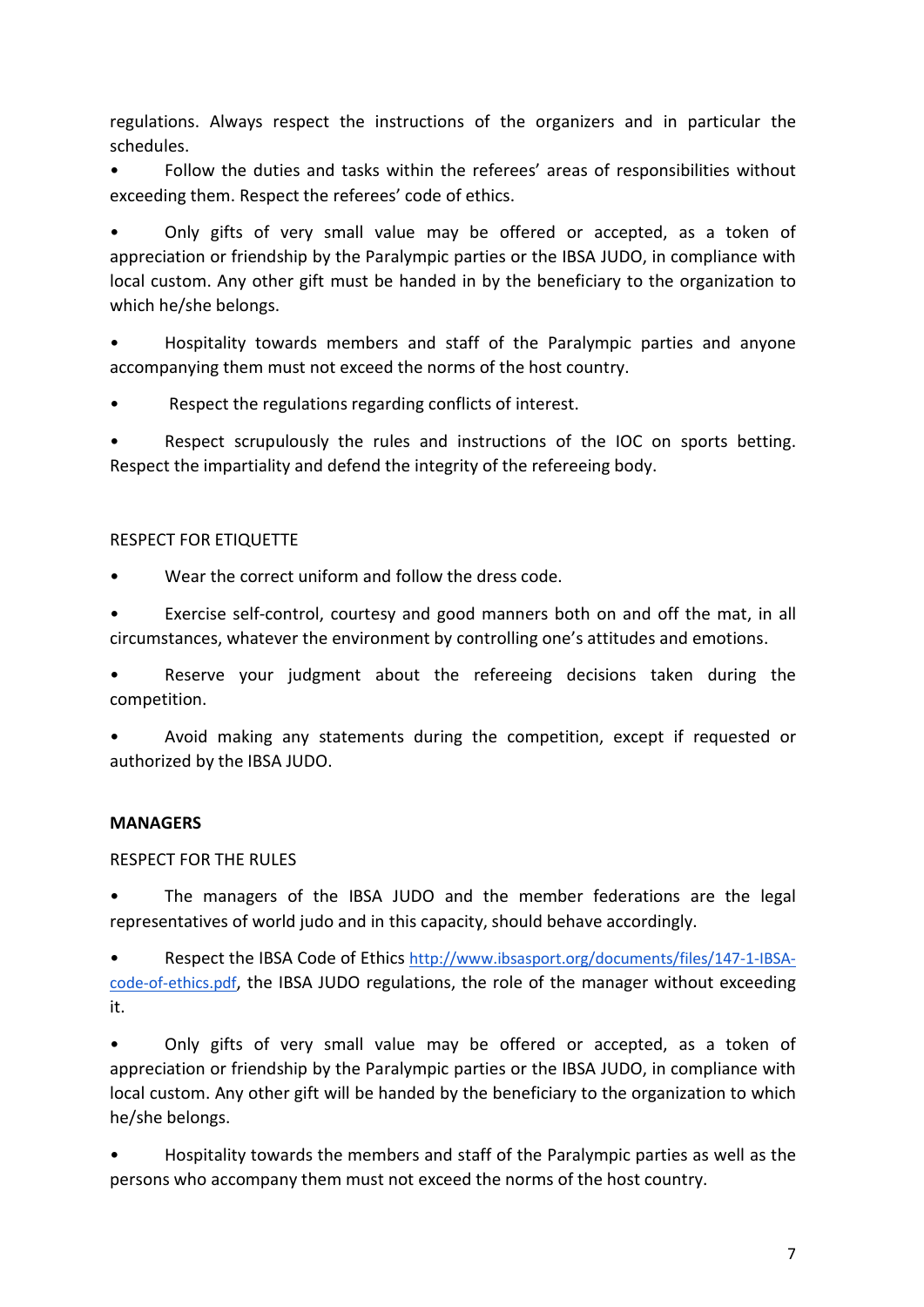- The parties will respect the regulations regarding conflicts of interest.
- Respect scrupulously the rules and instructions of the IPC on sports betting.

#### RESPECT FOR ETIQUETTE

Follow the dress code appropriate to the events.

#### RESPECT FOR OTHERS

• Do not show any object, sign, religious gesture or movement or any ostentatious form before, during or after the contest or during the official ceremonies.

• Do not be disrespectful by making any uncontrolled gesture or through any other action not in compliance with the current rules in the spirit of judo before, during or after the contest.

• Do not be violent, either physically or verbally towards competitors or any other person.

#### RESPECT FOR RESOURCES

• Manage in full transparency the resources put at the disposal of the managers by the sports and private bodies and account for their use.

#### BREACHES OF THE CODE OF ETHICS

• If there is proof of a breach to the IBSA Code of Ethics, depending on the seriousness of the established facts, a verbal warning is given or, if necessary, a written report is forwarded to the IBSA JUDO Chairman in the week following the incident.

• The written report must be explicit and record accurately the facts of the incident naming the involved persons, quote the testimonies and specify the addresses and telephone numbers of the witnesses who can contribute to a better understanding of the incident. The report must be written in one of the three official languages of IBSA JUDO. An acknowledgement of receipt will be sent to the concerned party.

• Depending on the established facts, a decision will be made by the IBSA JUDO Committee regarding any further actions to be taken.

If the IBSA JUDO Committee considers that the facts require convening a session of the Disciplinary body in IBSA at the first instance, it will act accordingly.

## 5. ESCORT AND BOWING PROCEDURE

The bowing and escorting protocol is formal and precise.

These procedures are for adjudicating an IBSA Judo contest utilizing a single Center Referee, and two judges at mat-side on the table care system.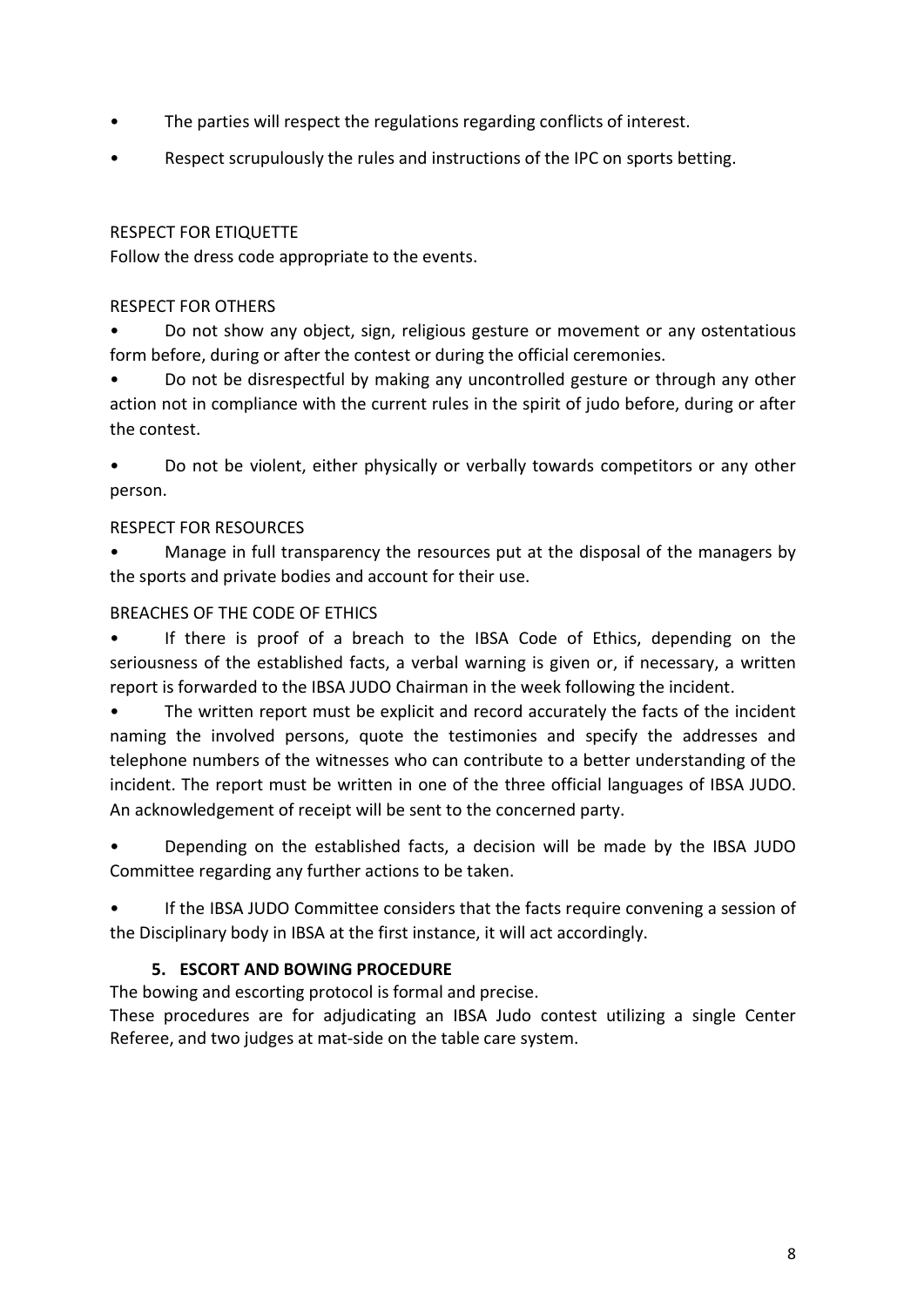#### Escorting Position

Every athlete in an IBSA Judo contest, regardless of their degree of visual impairment (B1, B2, or B3), is escorted to and from the tatami by escorts from the organizing committee, or their coach.

#### 1. Going onto the mat

At the beginning of a contest, the Center Referee goes to the mat entry point of the athletes on the respective side of the competition area opposite the Joseki. The Center Referee should be at the edge of the tatami, between the location where the two athletes are brought, and centered in the contest area.

The escorts will bring their players to the side of the tatami, opposite the Joseki, and side by side within one meter of each another. Each athlete should be placed by his/her escort proximal to the Center Referee's side, where the Center Referee will acquire the arms of both athletes simultaneously.

It is helpful if the escorts alert the Center Referee as to whether the athletes they are escorting have a red circle (indicating B-1 status) or a yellow circle (indicating deaf status).

When the two athletes are presented by their personal escorts, or coach, the Center Referee takes the arms of both athletes to be escorted, simultaneously, while on the outer side of the competition area.

The athletes step onto the tatami, and bow with the center Referee. All three bow at the same time when they are in position, and the referee has ensured that the technical staff is ready for the match to start.

Whenever the Center Referee has appropriately secured the escort position, it is easy for the athletes to bow simultaneously with him/her. The Center Referee's arms are tucked firmly into their own side, and securely grasping the two athlete's hands, this position acts mechanically as power steering, to guide the athlete's actions.

Once bowing onto the tatami the Center Referee will then escort the two athletes forward, simultaneously from the mat-side, to their respective bowing location within the center of the contest area. The Center Referee will turn the athletes to face one another, and turn him/her self if necessary, to face Joseki.

The two athletes will be positioned one meter apart, facing each other, and the Center Referee will then position him or herself, facing Joseki, such that blue (Ao) is to their left arm, and white (Shiro) is to their right arm, as the visually impaired athlete's respective orientation on the tatami must be maintained for tactical and reference purposes.

#### Movement on the mat

The Center Referee will then instruct the players to bow with the verbal command to 'Rei', bring the players into proximity, and instruct them to take neutral grips in natural posture with the verbal command of "Kumi-kata'. The Center Referee will then announce 'Hajime' to begin the contest, immediately when the players are positioned correctly.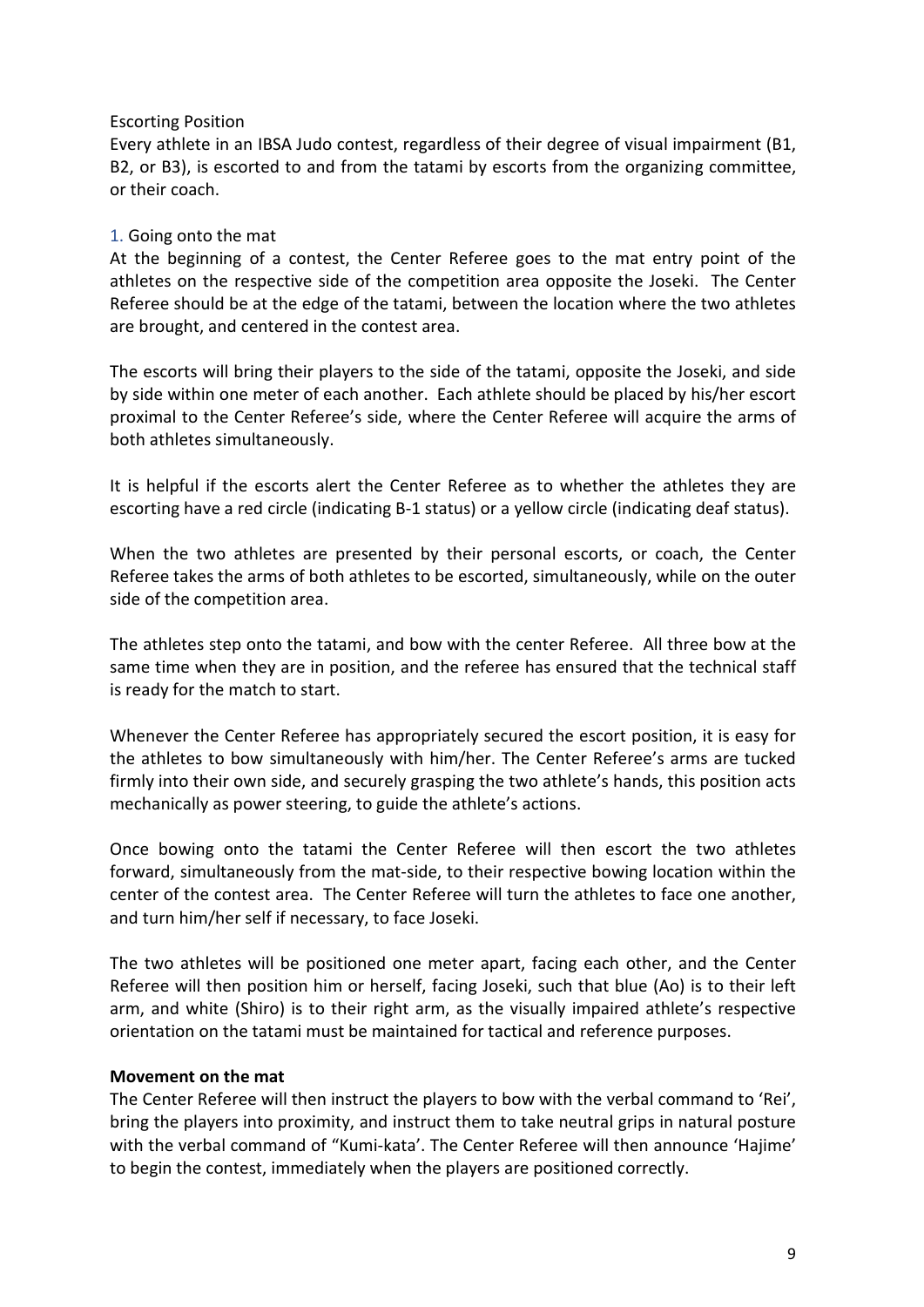When competitive action is halted with 'Matte', the Center Referee must reacquire both players serially, the most visually impaired first, then escort both athletes, back to the center, simultaneously, with blue (Ao) on their left arm, and white (Shiro) on their right arm, reorienting the visually impaired athlete's to Joseki respectively.

The Center Referee must always start the action in the contest while facing Joseki, on the same side with respect to the athletes, with blue (Ao) standing to their left, and white (Shiro) standing to their right.

If an athlete has the yellow circle, indicating deaf status, the Center Referee escorting them must assist the bow at the beginning mutual 'Rei'. One hand is placed on the deaf athlete's stomach and the other on the upper back and shape the torso to assist the bow. At the conclusion of the bow, the Center Referee then immediately brings the players into proximity for Kumikata.

At the conclusion of the contest, the athletes are reoriented to one another in the center of the contest area, one meter apart. The Center Referee will then award the contest by indicated the winner using a straight arm and open palm, while simultaneously announcing the winner's Gi color blue (Ao) with their left arm, and white (Shiro) with their right arm, respectively.

Immediately after the decision has been rendered by the referee. The Center Referee gives the command to 'Rei'. If an athlete has the yellow circle, indicating deaf status, the Center Referee must assist the bow at the concluding Rei. Athletes are encouraged to congratulate each other, and may need gentle assistance to reach an offered hand for a shake.

#### Leaving the mat

The Center Referee must immediately approach, simultaneously re-acquire both athletes, on the correct arm, and guide them to their respective escorts waiting off the mat.

The athletes, once secured, are escorted by the Center Referee, walking forward to the edge of the contest area, where again when both athletes are turned, the Center Referee turns in place, and the Center Referee and athletes bow simultaneously, facing the contest area.

At this point the athletes are returned to their coaches or personal escorts. The center referee exits the contest area, and exchanges with the next contest's Center Referee and judging team.

Respect must be given, and care must be taken not to do disrespectful things such as grabbing, pulling, shoving, or holding the athlete's arm or hand in an improper form. The correct position for escorting is to respectfully place your arm from the outside, OVER the athlete's arm, gently but firmly closing your hand around the athlete's fingertips, and using your bent elbow to create enough body contact for the athlete to be able to follow your bowing and movement cues.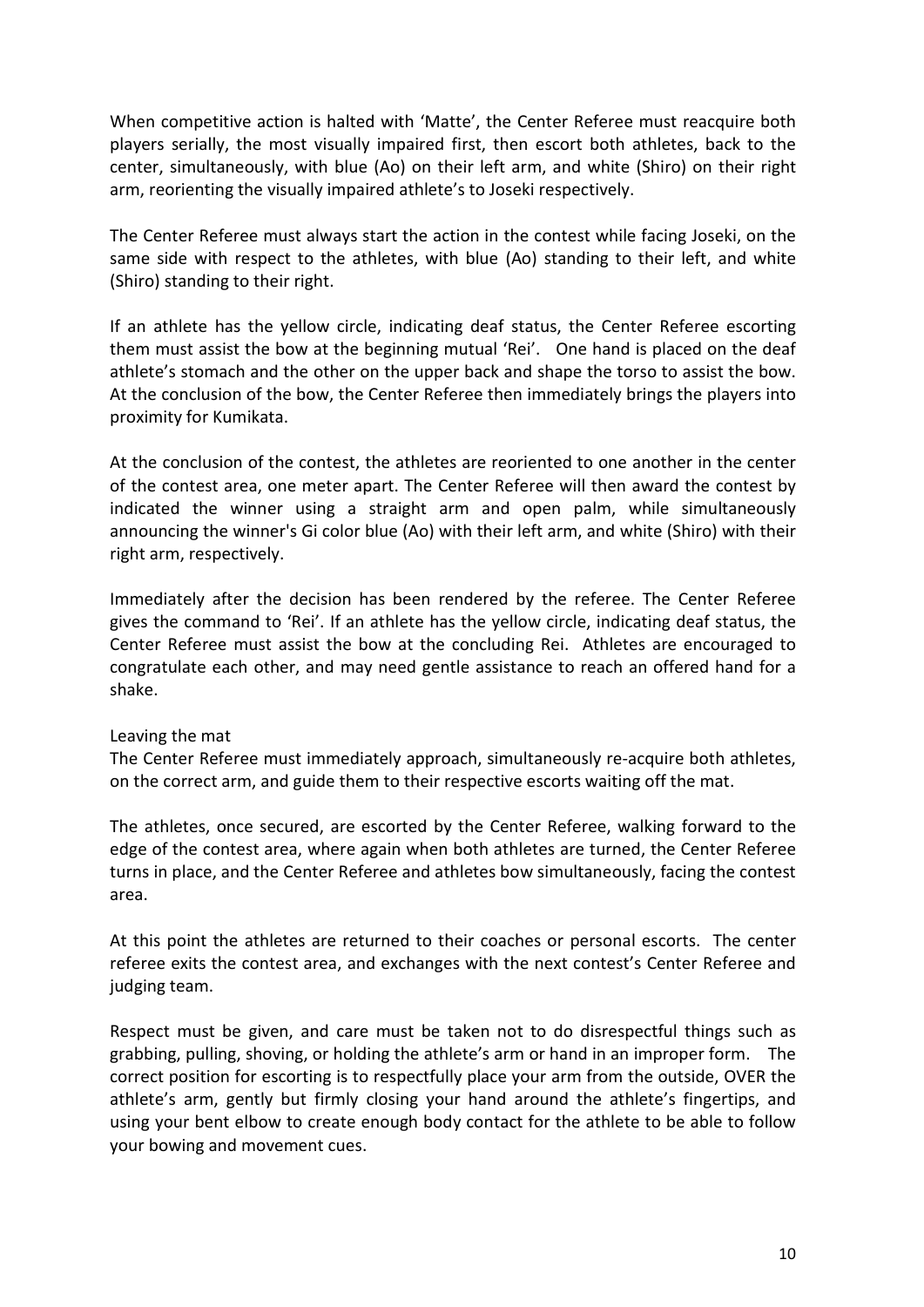All bows, commands, awards, penalties, and orders to begin the contest must be done with the Referee oriented to face Joseki, and the two players facing one another, also oriented respectively to Joseki, with white (Shiro) to the Referee's right, and blue (AO) to the Referee's left.

Please refer to the IBSA rules page 3 and page 6 to see the proper escort hold. Please be cautious when guiding the athlete, at the close of the contest, as it is more difficult to maneuver, maintain balance, and escort the visually impaired athlete when they are fatigued.

# 6. WEIGH-IN REGULATIONS

## LOCATION OF THE WEIGH-IN

The weight control can take place in one location, in the competition venue or in the official hotels allocated by organizers for participating delegations. Organizers should provide separate rooms for men and women and a sufficient number of calibrated electronic scales showing only one decimal place i.e. 51.9 kg, 154.6 kg.

#### WEIGH-IN RULES

For IBSA Judo events the official weigh-in for seniors and juniors will be organized the day before the competition at 20:00

For youth the weigh-in will take place in the morning on the same day of the competition. There should be a minimum of 2 hours from the end of weigh-in to the start of competition.

For team competitions the weigh-in is organized one day before the competition. There will be a 2 kg tolerance for athletes who competed in the individual Championships and NO tolerance for athletes who are only inscribed for the team competition.

The official weigh-in control period shall be between 30 – 60 minutes.

Control scales should be available in all official hotels between 08:00 – 22:00 for athletes to check their weight.

Athletes shall be allowed to check their weight on the official weigh-in scales (that will be used for the official weigh-in) from one hour before the official weigh-in commences.

There is no limit to the number of times each athlete may check his weight during the time of the unofficial weigh in.

## RANDOM WEIGH-IN

Random weight checks for junior and senior athletes (not for youth) can be organized before the first contests in the morning of the competition. The rules will be the same as those of the official weigh-in with the exception that the athletes do not need to bring their passports, as their accreditation is sufficient for identification. The weight of the athlete cannot be more than 5 % higher (without a judogi) than the official maximum weight limit of the category.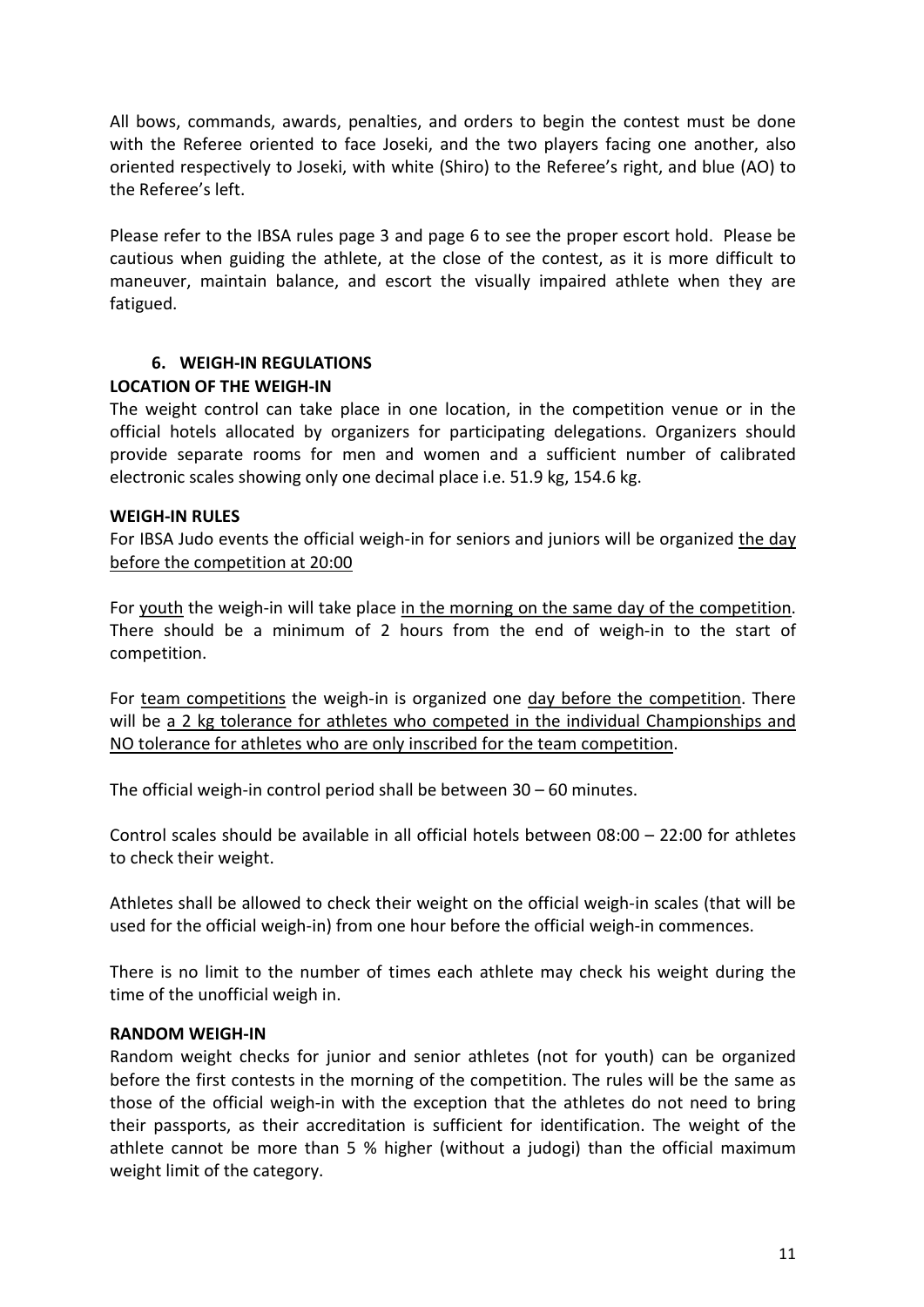| <b>Weight Category - Men</b>                                                                                                                                                                                                                           | +5 % Tolerance                                              | <b>TEAM EVENTS ONLY</b><br>Tolerance $+2$ kg allowance for<br>athletes that have participated<br>in the preceding individual<br>event |
|--------------------------------------------------------------------------------------------------------------------------------------------------------------------------------------------------------------------------------------------------------|-------------------------------------------------------------|---------------------------------------------------------------------------------------------------------------------------------------|
| - up to and including 60 kg<br>- over 60 kg up to and including 66<br>- over 66 kg up to and including 73<br>- over 73 kg up to and including 81<br>- over 81 kg up to and including 90<br>- over 90 kg up to and including 100<br>kg<br>- over 100 kg | 63 kg<br>69.3 kg<br>76.7 kg<br>85.1 kg<br>94.5 kg<br>105 kg | 71.3 kg<br>78.7 kg<br>87.1 kg<br>96.5 kg                                                                                              |
| <b>Weight Category - Women</b>                                                                                                                                                                                                                         | +5 % Tolerance                                              | <b>TEAM EVENTS ONLY</b><br>Tolerance + 2 kg allowance for<br>athletes that have participated in<br>the preceding individual event     |
| - up to and including 48 kg                                                                                                                                                                                                                            | 50.4 kg                                                     |                                                                                                                                       |
| - over 48 kg up to and including 52<br>kg                                                                                                                                                                                                              | 54.6 kg                                                     | 56.6 kg                                                                                                                               |
| - over 52 kg up to and including 57<br>kg                                                                                                                                                                                                              | 59.9 kg                                                     | 61.9 kg                                                                                                                               |
| - over 57 kg up to and including 63<br>kg                                                                                                                                                                                                              | 66.2 kg                                                     | 68.2 kg                                                                                                                               |
| - over 63 kg up to and including 70                                                                                                                                                                                                                    | 73.5 kg                                                     | 75.5 kg                                                                                                                               |
|                                                                                                                                                                                                                                                        |                                                             |                                                                                                                                       |
| kg<br>- over 70 kg up to and including 78 81.9 kg<br>kg                                                                                                                                                                                                |                                                             |                                                                                                                                       |

| <b>Team competition</b> |  |  |
|-------------------------|--|--|
| male: B1, B2, B3        |  |  |
| -66 kg,                 |  |  |
| -73 kg,                 |  |  |
| $-81$ kg                |  |  |
| -90 kg,                 |  |  |
| $+90$ kg                |  |  |
|                         |  |  |
| female: B1, B2, B3      |  |  |
| $-52$ kg                |  |  |
| $-57$ - $kg$            |  |  |
| $+63 kg$                |  |  |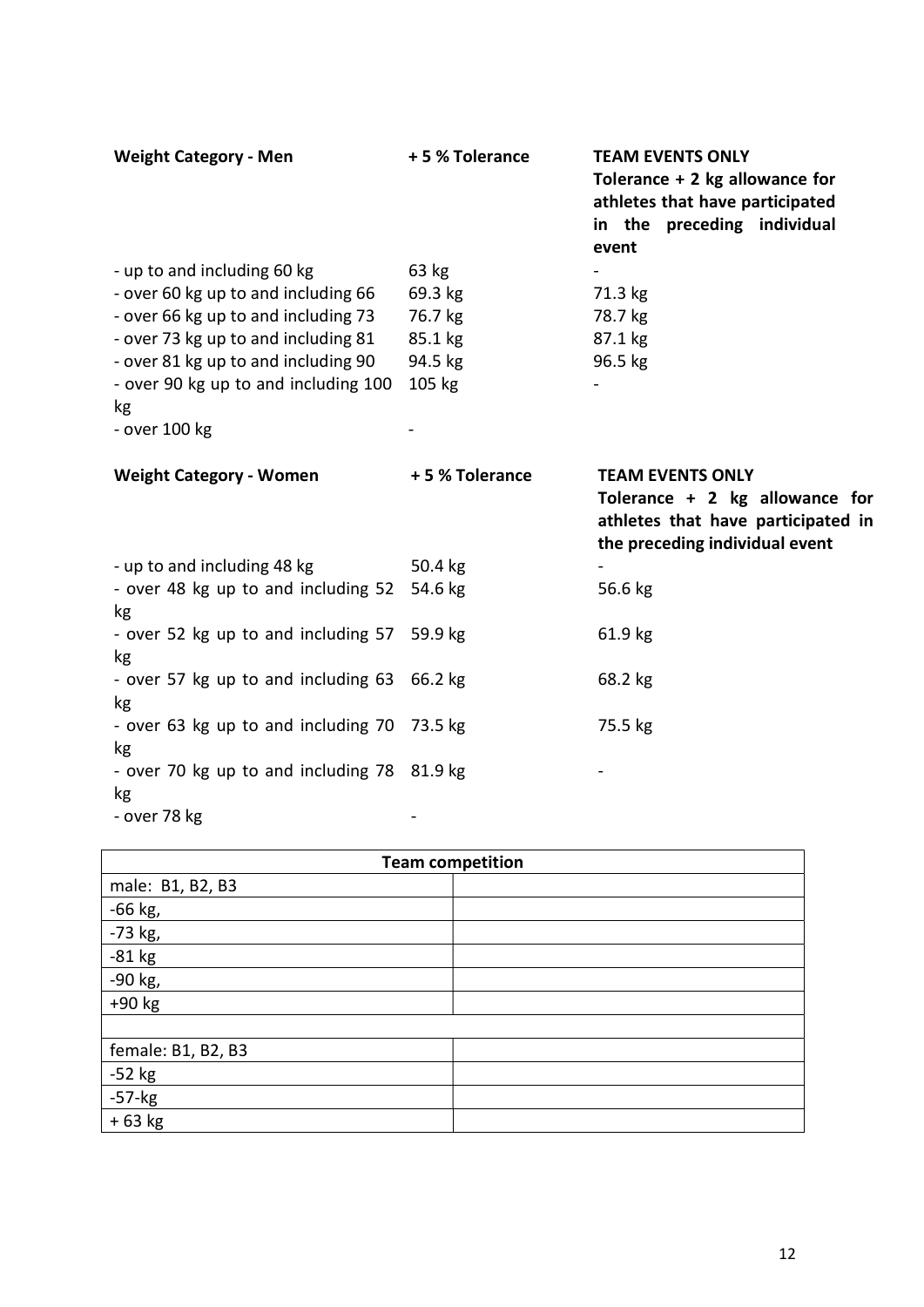#### OFFICIAL WEIGH-IN PROCEDURE

The Organizers of the Championships shall make available a minimum of two national referees/officials per each official scale. One to check the passport and weight of the athlete and one to record the exact weight on the official weigh in list. An additional official/volunteer should also be available to control the flow of athletes. To protect the privacy of the athletes, officials supervising the weigh-in must be of the same sex as the athletes.

The IJF IT team in charge of the event shall make available one copy of the weigh-in list for each weight category for the organizer and one copy for the members of the Sport Commission conducting the weigh-in before the scheduled start of the official weigh-in period.

Photography or filming is not permitted in the weigh-in area. This includes the use of mobile phones and all other devices.

All coaches have a chance to stay in the weigh-in room, however about 3 meters away from the scale on the official weigh-in.

- Each athlete shall bring to the weigh-in his accreditation card issued for the Championships and his passport or an official identification document with photo. The athlete shall present both documents to the official, who will verify the identity of the athlete.
- The athlete shall weigh-in wearing only underclothing (men/boys underpants, women/girls – underpants and bra), under the supervision of a weigh-in official; athletes are allowed to remove their underclothing to ensure they reach the minimum weight limit of the weight category in which they are entered. In the cadets age category athletes are NOT allowed to remove their underclothing (boys  $$ underpants, girls – underpants and bra) to compensate an additional 100 grams will be allowed i.e. for the category 44 kg the limit will be 44.1 kg.
- Any socks, jewellery or body piercings must be removed.
- The official supervising the weigh-in shall note and record the athlete's weight in kilograms (accurate to one decimal point of a kilogram).
- The athlete is allowed to stand on the scales only once during the official weigh-in period.

#### Failure to appear for weigh-in control

Should an athlete fail to appear for weigh-in during the official weigh-in period, this shall be noted beside his name on the official weigh-in list. A weigh-in official and the IBSA Judo delegate shall sign the notation. The athlete will be excluded from competing in that weight category.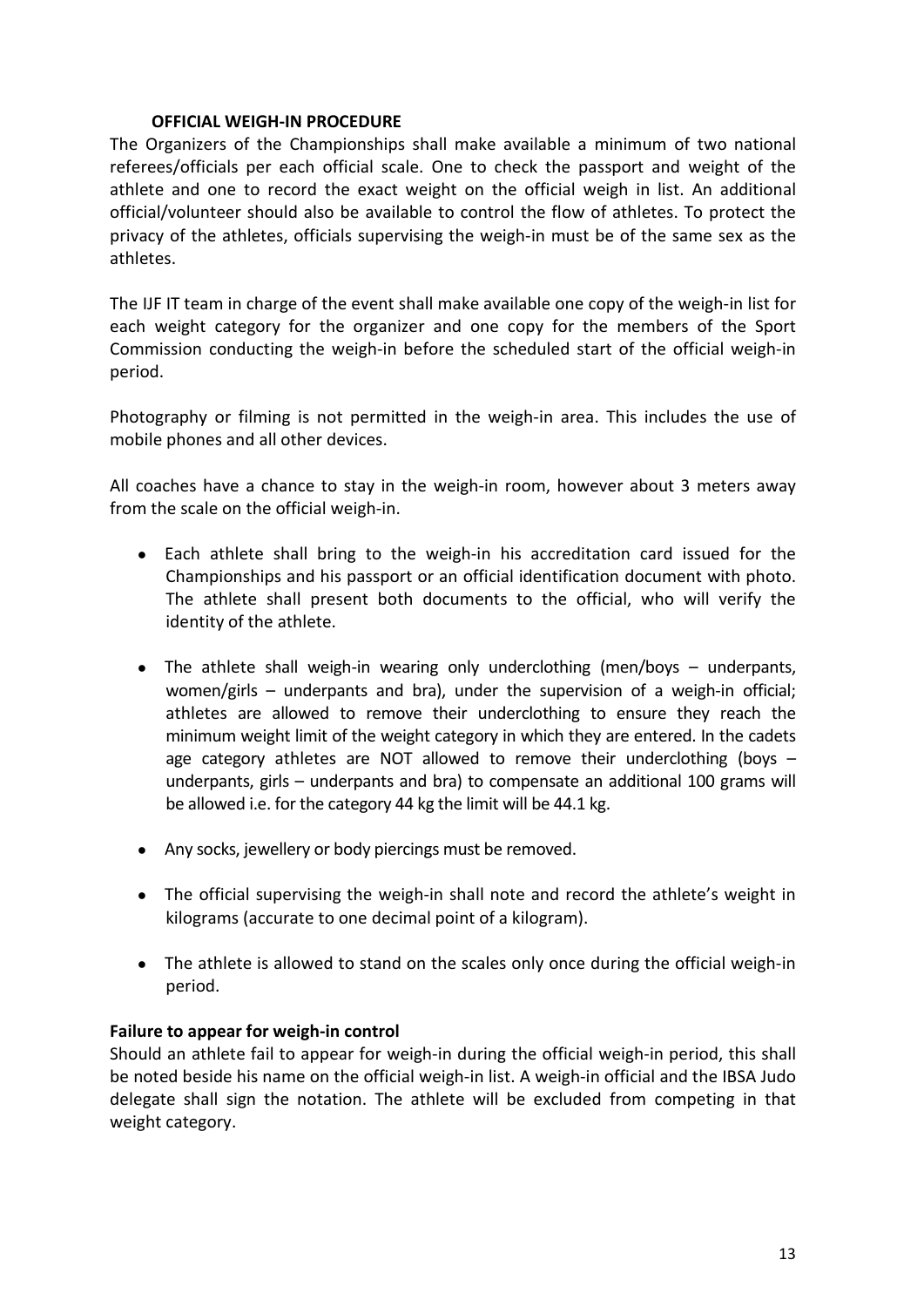#### Failure to weigh-in within the prescribed limits of a category

Should an athlete weigh either above or below the prescribed limits for the category in which he is entered the exact weight shall be recorded in the normal manner. The weight shall be circled and signed by a weigh-in official, and a member of the Sport Commission and by the athlete himself or a member of his delegation. The athlete shall be excluded from competing in that weight category.

#### Failure to comply with official directions or with requirements of the IJF SOR

If at any stage during the weigh-in period, a athletes fails to comply with the directions of any weigh-in official or an IBSA Judo delegate, or fails to comply with the requirements of the IJF SOR, the athlete shall be prevented from participating in the weigh-in and the nature of the infraction brought immediately to the attention of the Sport Director of the IBSA Judo.

#### RANDOM WEIGH-IN PROCEDURE

The random weigh-in takes place in the morning each day of the competition.

#### Draw of the athletes

The responsible IBSA Judo delegate will perform the draw of the athletes by means of software on a laptop, one (1) hour before the start of the preliminaries of the competition each day and should last max. 15 minutes. This will be done at a place designated by the IBSA Judo IT person running the competition. A minimum of one athlete and an additional one athlete after 10 athletes per weight category, but max. 4 athletes (except + 70 kg and +100 kg) will be drawn.

## Collecting the athlete

The list of named athletes drawn for the weigh-in, will be immediately posted in the warm up area.

## Weigh-in procedure

Four volunteers (two men and two women) will operate the weigh-in. Two volunteers will identify the athletes and the two others will proceed with the weigh-in in two separate private rooms, one hour (1) before the start of the preliminaries each day. The weigh-in will close 15 minutes before the start of the competition to allow any changes to be made by the IBSA Judo IT Team.

#### After weigh-in procedure

If an athlete's weight is 5% higher than the official maximum weight limit of the category the Sport Director should be immediately informed and the overweight athlete will be excluded from the competition. The opponent of the overweight athlete should go on the mat and bow (they will be declared the winner by fusen gachi).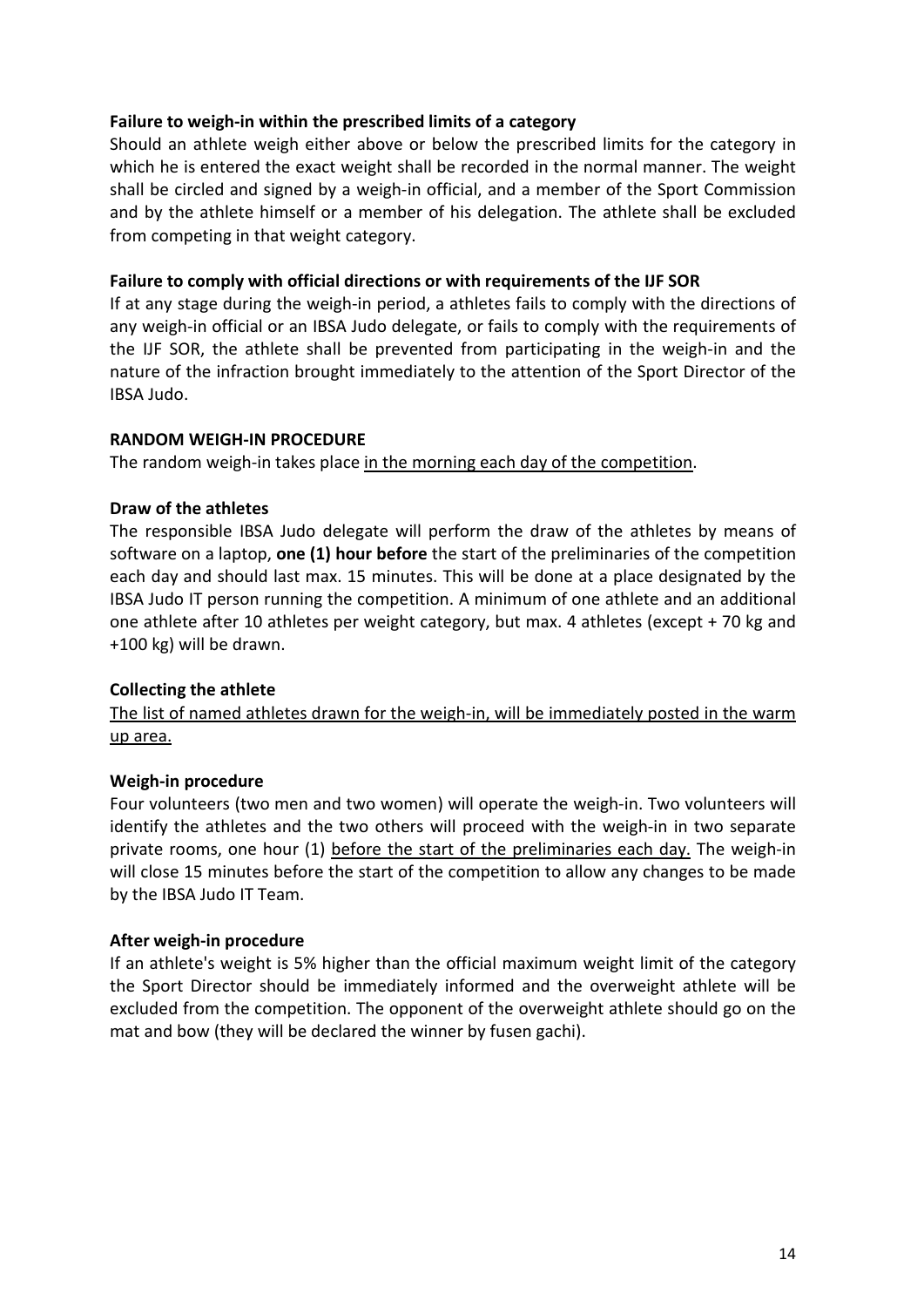# 7. INFORMATION REGARDING JUDO-GI

#### Measurements, materials and back numbers

IBSA Judo follows the current IJF regulations regarding judo-gi back numbers, measurements and materials. A judoka must wear proper judo-gi when competing in the high level IBSA judo events: IBSA Games, World Championships, Continental championships, World Cups.

The backnumber should include the name of the judoka and the NOC abbreviation of the country. It should be ordered in an adequate time before the competition. Please see: http://www.ijfbacknumber.com/ You should ask for an offer from the official producers

If there is a lack of a proper judo-gi and a back number the athlete will be disqualified from the competition. Sewing the sign of blindness (red circle) and deafness (yellow circle) on the judo-gi is the responsibility of the participating countries. The local organizers should provide red and yellow stickers for the reserve judo-gis (sticker).

Wearing a back number on the jacket is obligatory. The ordering of back numbers and fixing it on the back of the jacket is the responsibility of the participating countries. Without a back number and a sign of blindness, or deafness, the athlete will be automatically excluded from the competition.

#### 8. ANTI-DOPING

Regulations by the actual IBSA Anti-doping rules, collaboration with IBSA sport & antidoping committees and the local organizers should be adhered to. Prior coordination is essential beforehand of the event between IBSA, local organizers and the sample collection agency. Every anti-doping education activity is encouraged within or prior to IBSA competitions.

As per Doping Control, IBSA Anti-doping rules, WADA Anti-doping Code and ISTI and technical documents (including the Technical Document for Specific Analysis per Sport) apply, aiming to implement a compliant anti-doping program within approved IBSA competitions.

The draw is carried out by a collaborative effort between the sample collection agency and IBSA delegate, in accordance with the IBSA Anti-doping Rules and the selection policy proposed by IBSA during the competition. Selection for doping controls may also include target tests under IBSA authority.

Competitors have to report to the Doping Control Station immediately after signing the Notification form. Pursuant to WADA ISTI Art. 5.4.4, prior to doping control, athletes are allowed to take part in the awarding ceremony and fulfil their press commitments or receive medical treatment if needed. The selected competitors will be constantly accompanied by an official chaperone (appointed by the organizing committee) from the time of notification until arriving at the Doping Control Station. A person of the athlete's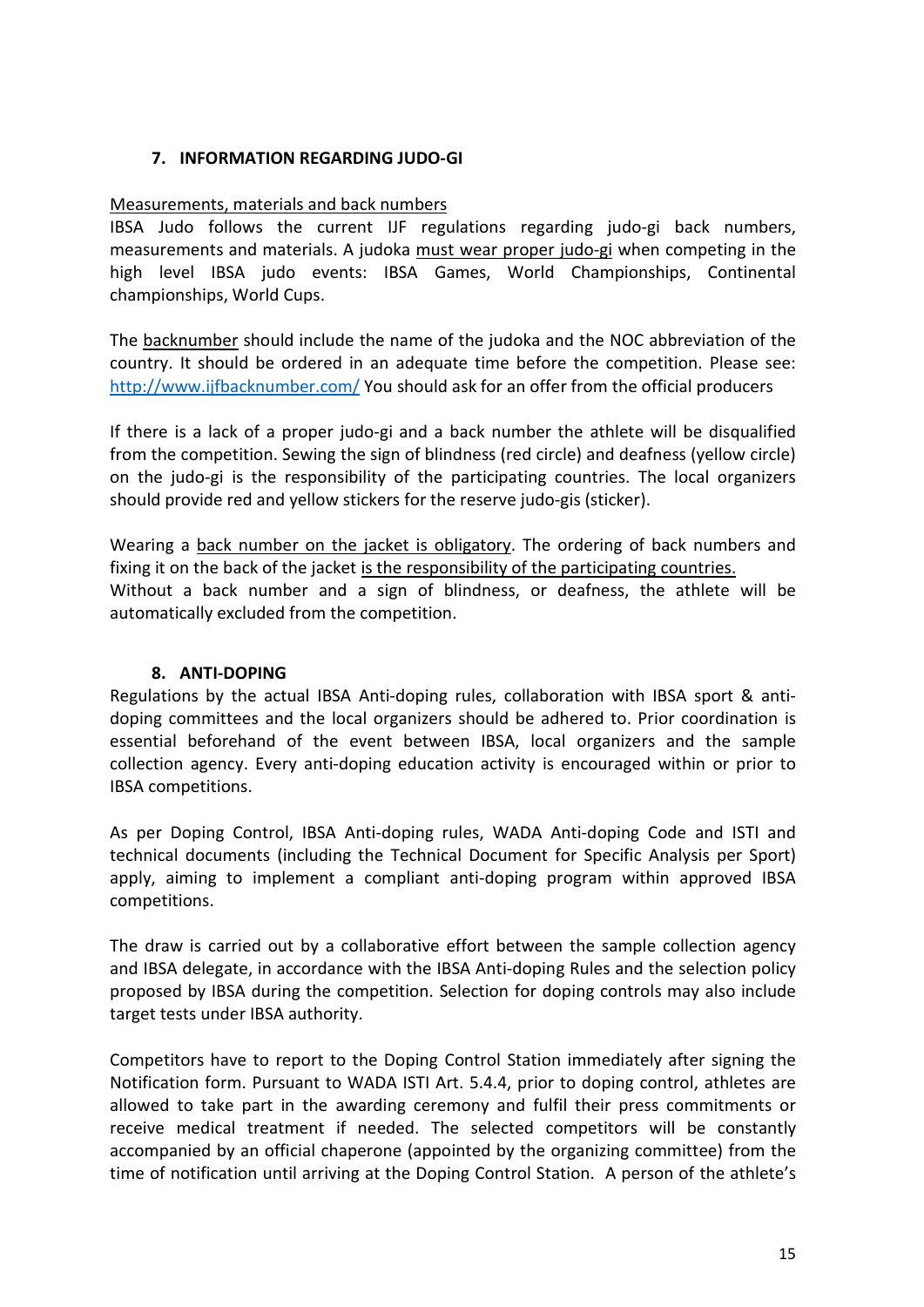choice (team doctor, coach, trainer, delegation head etc.) may accompany them." When applicable, an extra person can be present within the process as translator.

All doping controls at IBSA approved events are under IBSA as the Testing authority and as the Results management authority as well, as mentioned on the ADAMS mission order to be issued by the IBSA Anti doping committee from the ADAMS system and sent to the Sample collection authority (appointed by the Local organizers). (http://www.ibsasport.org/anti-doping/ )

# 9. REGULATIONS FOR THE TEAM COMPETITION

First entry: The delegation leader must announce entry of the team at accreditation.

Second entry and the draw: One day before the team competition in the specified competition programme, the entry must be announced.

Each athlete is entitled to compete in their own weight category or in the next higher category.

During the contests, the non-competing athletes must stay within a marked area on the FOP behind the coaches' chair. Reserve athletes must not enter the FOP.

Before each match the team leader must select the athletes for each contest, they have the right to replace one or several athletes by other athletes of the corresponding weight category or of the next lower category.

If the team has no athlete in a category, they should select the "no competitor" option. If the team has the possibility to put an athlete in a category they must do so, an athlete cannot be rested for one match and return for the next unless they are replaced by a reserve athlete.

For the first round, the list must be returned at least 30 minutes before the start of the competition. For other rounds the list must be returned 5 minutes after receiving the list from the competition management. Once it is returned to competition management it cannot be changed.

## Rules

a. All contestants that have been confirmed in the fighting list must fight in their contest. b. If a contestant requests not to fight he/she will lose the fight and the team will be disqualified from the competition.

c. If one team does not arrive for a match, the other team will be declared the winner.

## The winning team is decided as follows:

Rule 1. Number of wins